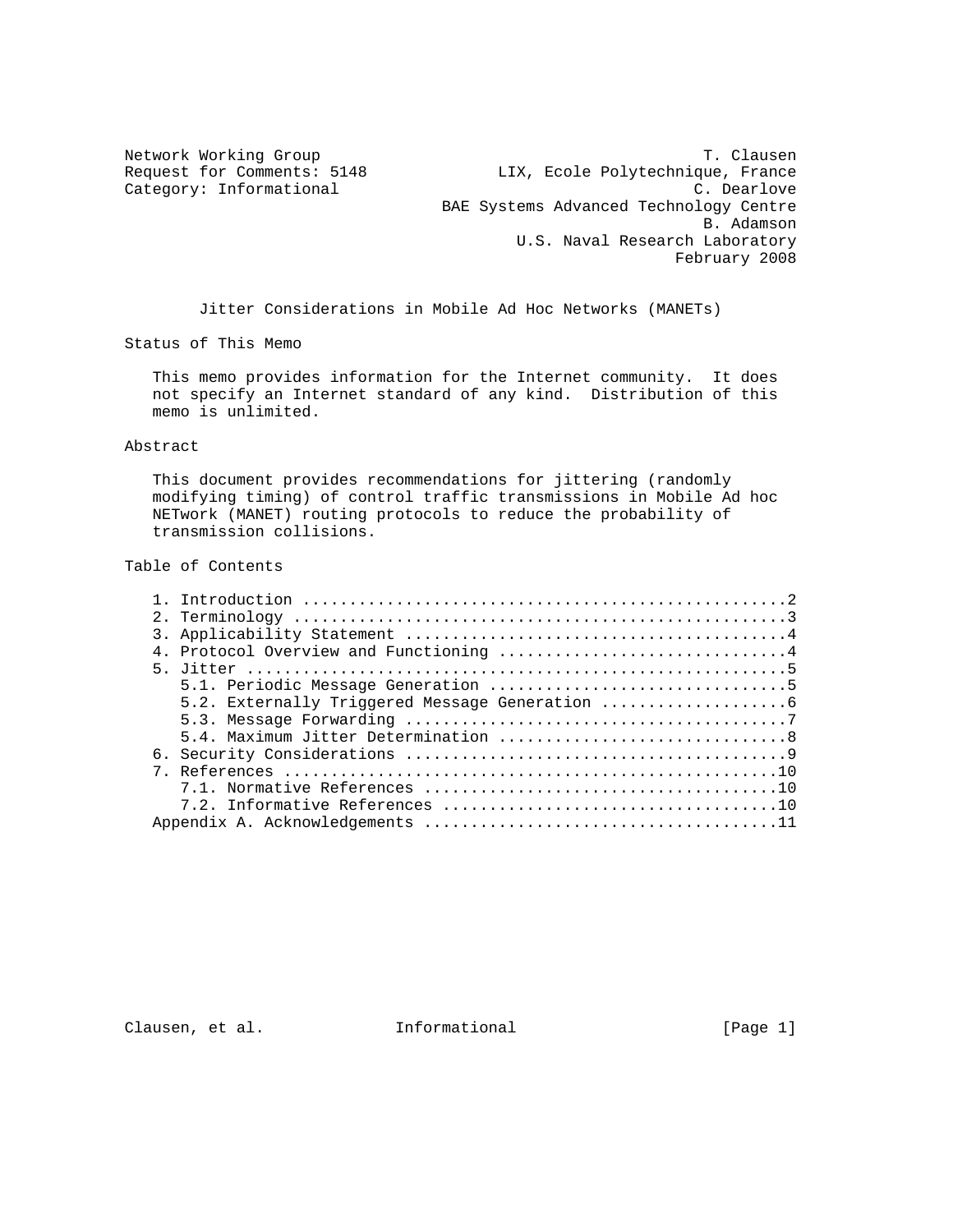# 1. Introduction

 In a wireless network, simultaneous packet transmission by nearby nodes is often undesirable. This is because any resulting collision between these packets may cause a receiving node to fail to receive some or all of these packets. This is a physical problem, which occurs before packets can be inserted into the receiver queue. Depending on the characteristics of the medium access control and other lower layer mechanisms, in particular whether retransmission of unacknowledged packets is supported, this may cause at best increased delay, and at worst complete packet loss. In some instances, these problems can be solved in these lower layers, but in other instances, some help at the network and higher layers is necessary.

 This document considers the case when that help is required, and provides recommendations for using jitter (randomly varying timing) to provide it. It is possible that the techniques described here could be implemented either by IP protocols designed for wireless networks or in conjunction with lower-layer mechanisms.

 The problems of simultaneous packet transmissions are amplified if any of the following features are present in a protocol:

- Regularly scheduled messages If two nodes generate packets containing regularly scheduled messages of the same type at the same time, and if, as is typical, they are using the same message interval, all further transmissions of these messages will thus also be at the same time. Note that the following mechanisms may make this a likely occurrence.
- Event-triggered messages If nodes respond to changes in their circumstances, in particular changes in their neighborhood, with an immediate message generation and transmission, then two nearby nodes that respond to the same change will transmit messages simultaneously.
- Schedule reset When a node sends an event-triggered message of a type that is usually regularly scheduled, then there is no apparent reason why it should not restart its corresponding message schedule. This may result in nodes responding to the same change also sending future messages simultaneously.
- Forwarding If nodes forward messages they receive from other nodes, then nearby nodes will commonly receive and forward the same message. If forwarding is performed immediately, then the resulting packet transmissions may interfere with each other.

Clausen, et al. **Informational** [Page 2]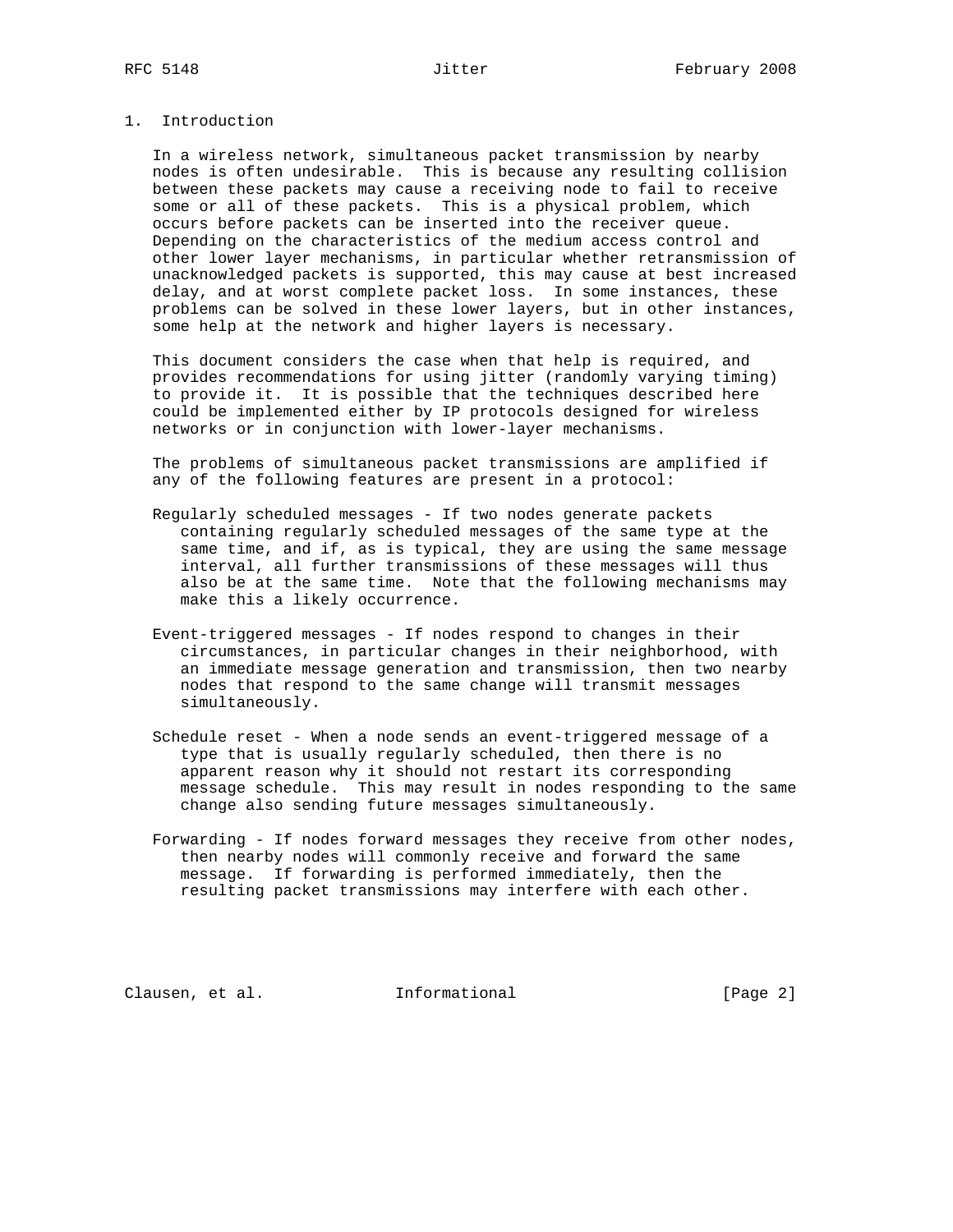A possible solution to these problems is to employ jitter, a deliberate random variation in timing. Such jitter is employed in e.g., [2], [3], and [4], in which transmission intervals for regularly scheduled messages are reduced by a small, bounded and random amount in order to desynchronize transmitters and thereby avoid overloading the transmission medium as well as receivers. This document discusses and provides recommendations for applying jitter to control packet transmissions in Mobile Ad hoc NETworks (MANETs), with the purpose of avoiding collisions, with particular reference to the features listed above.

2. Terminology

 The keywords "MUST", "MUST NOT", "REQUIRED", "SHALL", "SHALL NOT", "SHOULD", "SHOULD NOT", "RECOMMENDED", "MAY", and "OPTIONAL" in this document are to be interpreted as described in RFC2119 [1].

Additionally, this document uses the following terminology:

Node - A MANET router that implements a message sending protocol.

- MANET interface A network device participating in a MANET. A node may have one or more MANET interfaces.
- Message An entity carrying protocol information intended for exchange between nodes. Messages are transmitted over MANET interfaces embedded in packets.
- Packet An entity embedding zero or more messages for transmission over a MANET interface of the node.
- Transmission A packet being sent over a MANET interface of the node. A transmission can be due to either a message being generated or a message being forwarded.
- Generation Creation of a new message (rather than a received and forwarded message) for transmission over one or more MANET interfaces of the node. Typically, a node will generate messages based on a message schedule (periodic or otherwise) or as a response to changes in circumstances.
- Forwarding Retransmission of a received message (whether modified or unchanged) over one or more MANET interfaces of the node.
- Collision A specific instance of interference, where two or more nodes transmit a packet at the same time and within the same signal space (at the same frequency and/or encoding) such that

Clausen, et al. **Informational** [Page 3]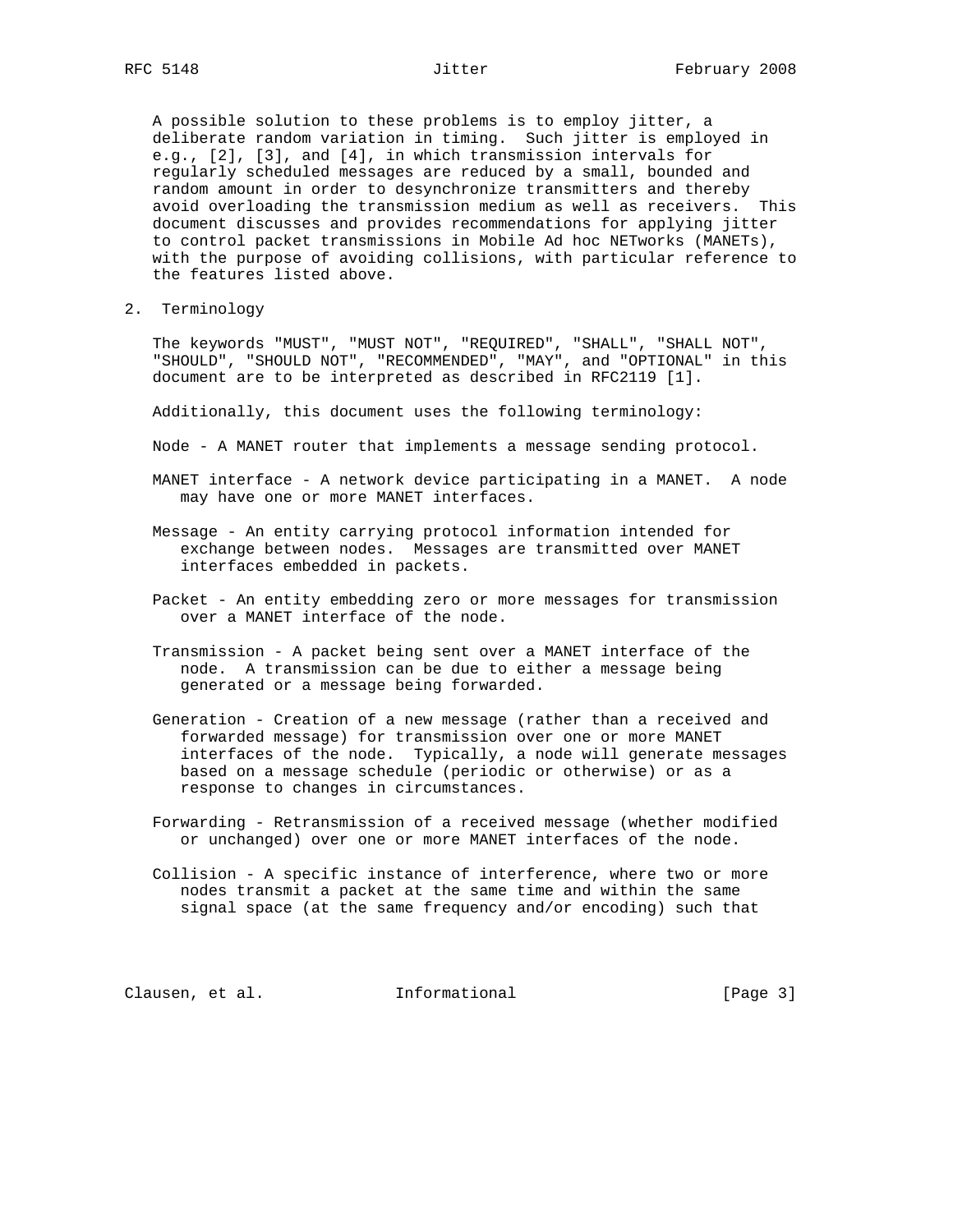another, closely located, node that should receive and decode these packets instead fails to do so, and loses one or more of the packets.

3. Applicability Statement

 The mechanisms described in this document are applicable to the control messages of any MANET protocol in which simultaneous transmissions by different nodes are undesirable, and that contains mechanisms, such as periodic control message transmission, triggered control message transmission, or control message forwarding, which either make a simultaneous transmission more likely, or cause one to be repeated when it occurs. This particularly applies to protocols using broadcast transmissions in wireless networks, where proactive MANET routing protocols such as [5] employ scheduled messages, where reactive MANET routing protocols such as [6] employ event-triggered messages, and where both employ message forwarding.

 These mechanisms are intended for application where the underlying medium access control and lower layers do not provide effective mechanisms to avoid such collisions. Where these layers do provide effective mechanisms, the recommendations of this document are not needed.

 The approach described in this document uses random variations in timing to achieve a reduction in collisions. Alternatives using, for example, pseudo-random variation based on node identity, may be considered, but are not discussed by this document.

 Any protocol based on [7] and using the message forwarding mechanism facilitated by that structure is a particular candidate for application of at least some of these mechanisms.

 The document has been generalized from the jitter mechanism used in the proactive MANET routing protocol OLSR (the Optimized Link State Routing Protocol) [5].

4. Protocol Overview and Functioning

 This document provides recommendations for message transmission (and retransmission) that may be used by MANET routing protocols. It may also be used by other protocols that employ a periodic or triggered message schedule running over wireless interfaces. Using such simultaneous message transmissions from two (or more) adjacent nodes may cause delays, packet losses, and other problems. Any protocol using jitter as outlined here must specify its precise usage insofar as is necessary for interoperability.

Clausen, et al. **Informational** [Page 4]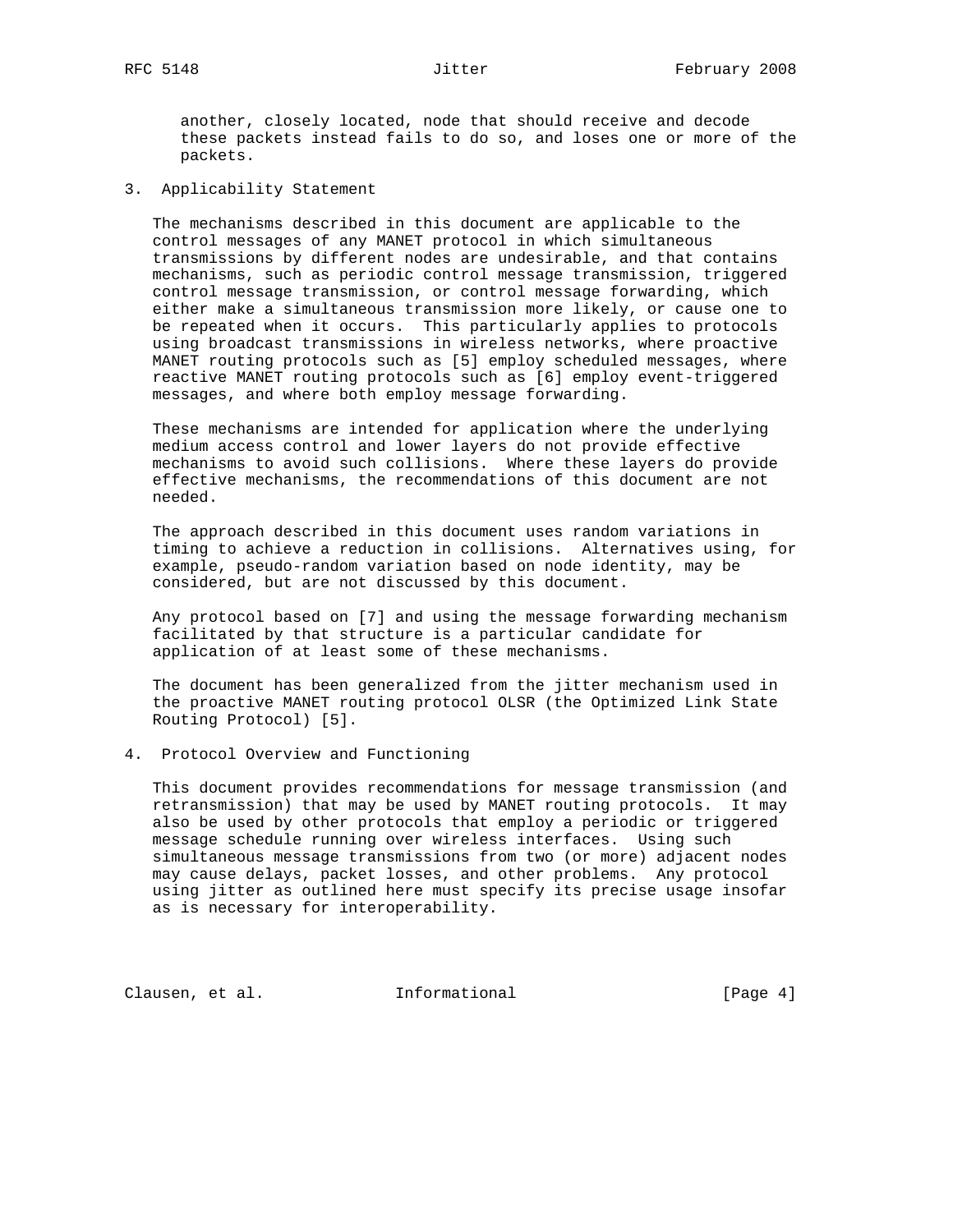5. Jitter

 In order to prevent nodes in a MANET from simultaneous transmission, whilst retaining the MANET characteristic of maximum node autonomy, a randomization of the transmission time of packets by nodes, known as jitter, SHOULD be employed. Three jitter mechanisms, which target different aspects of this problem, SHOULD be employed, with the aim of reducing the likelihood of simultaneous transmission, and, if it occurs, preventing it from continuing.

Three cases exist:

- o Periodic message generation;
- o Externally triggered message generation;
- o Message forwarding.

 For the first of these cases, jitter is used to reduce the interval between successive message transmission by a random amount; for the latter two cases, jitter is used to delay a message being generated or forwarded by a random amount.

 Each of these cases uses a parameter, denoted MAXJITTER, for the maximum timing variation that it introduces. If more than one of these cases is used by a protocol, it MAY use the same or a different value of MAXJITTER for each case. It also MAY use the same or different values of MAXJITTER according to message type, and under different circumstances -- in particular if other parameters (such as message interval) vary.

 Issues relating to the value of MAXJITTER are considered in Section 5.4.

5.1. Periodic Message Generation

 When a node generates a message periodically, two successive messages will be separated by a well-defined interval, denoted MESSAGE\_INTERVAL. A node MAY maintain more than one such interval, e.g., for different message types or in different circumstances (such as backing off transmissions to avoid congestion). Jitter SHOULD be applied by reducing this delay by a random amount, so that the delay between consecutive transmissions of messages of the same type is equal to (MESSAGE\_INTERVAL - jitter), where jitter is the random value.

 Subtraction of the random value from the message interval ensures that the message interval never exceeds MESSAGE\_INTERVAL, and does

Clausen, et al. 1nformational 1999 [Page 5]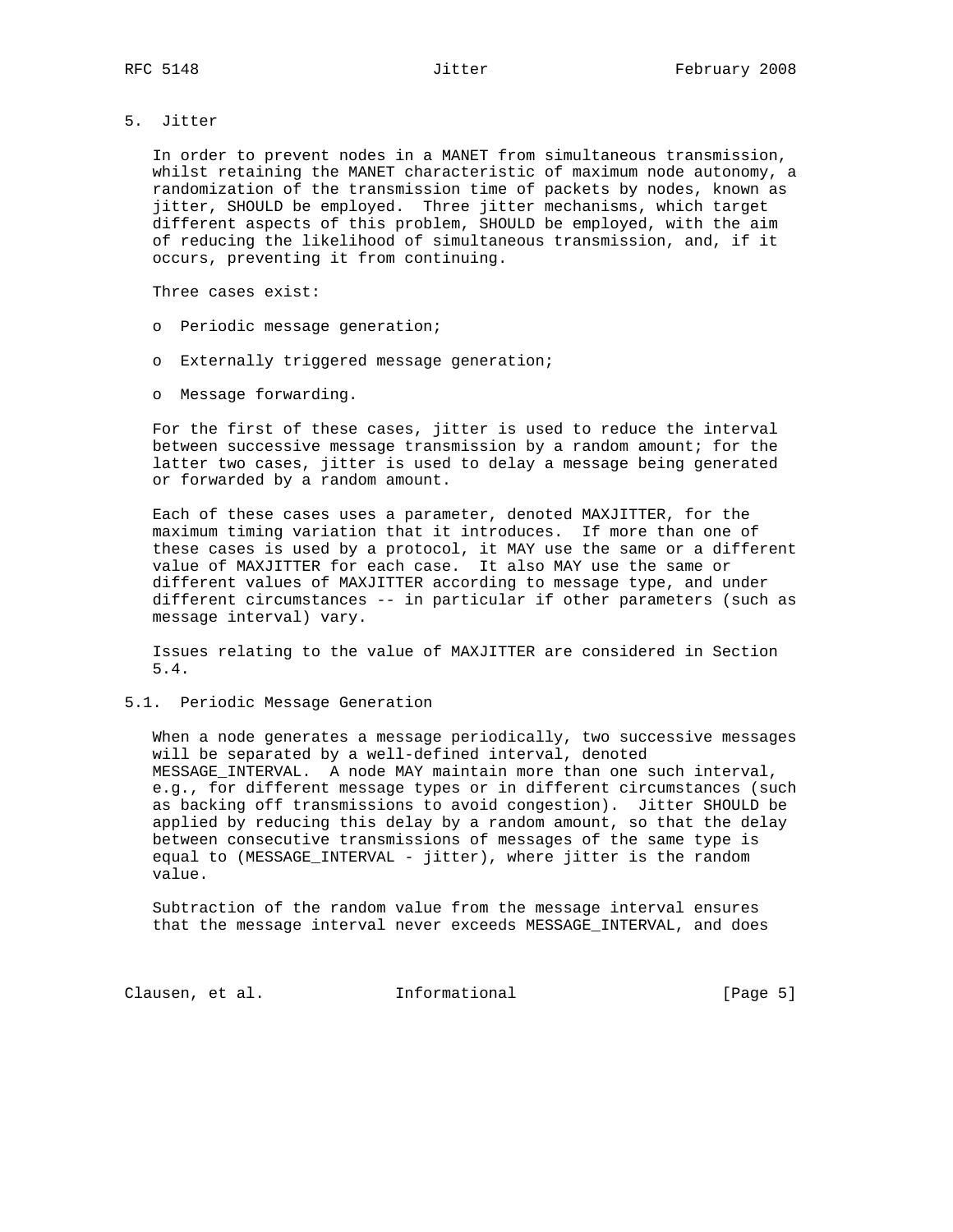not adversely affect timeouts or other mechanisms that may be based on message late arrival or failure to arrive. By basing the message transmission time on the previous transmission time, rather than by jittering a fixed clock, nodes can become completely desynchronized, which minimizes their probability of repeated collisions. This is particularly useful when combined with externally triggered message generation and rescheduling.

 The jitter value SHOULD be generated uniformly in an interval between zero and MAXJITTER.

 Note that a node will know its own MESSAGE\_INTERVAL value and can readily ensure that any MAXJITTER value used satisfies the conditions in Section 5.4.

## 5.2. Externally Triggered Message Generation

 An internal or external condition or event may trigger message generation by a node. Depending upon the protocol, this condition may trigger generation of a single message (including, but not limited to, an acknowledgement message), initiation of a new periodic message schedule, or rescheduling of existing periodic messaging. Collision between externally triggered messages is made more likely if more than one node is likely to respond to the same event. To reduce this likelihood, an externally triggered message SHOULD be jittered by delaying it by a random duration; an internally triggered message MAY also be so jittered if appropriate. This delay SHOULD be generated uniformly in an interval between zero and MAXJITTER. If periodically transmitted messages are rescheduled, then this SHOULD be based on this delayed time, with subsequent messages treated as described in Section 5.1.

 When messages are triggered, whether or not they are also periodically transmitted, a protocol MAY impose a minimum interval between messages of the same type, denoted MESSAGE\_MIN\_INTERVAL. In the case that such an interval is not required, MESSAGE\_MIN\_INTERVAL is considered to be zero. When MESSAGE MIN INTERVAL is non-zero, it is however appropriate to also allow this interval to be reduced by jitter. Thus, when a message is transmitted, the next message is allowed after a time (MESSAGE\_MIN\_INTERVAL - jitter). This jitter SHOULD be generated uniformly in an interval between zero and MAXJITTER (using a value of MAXJITTER appropriate to periodic message transmission).

 It might appear counterintuitive to have a defined MESSAGE\_MIN\_INTERVAL, yet allow this to be reduced by jittering. For periodic messages, setting MESSAGE\_INTERVAL, MAXJITTER and MESSAGE\_MIN\_INTERVAL such that (MESSAGE\_INTERVAL-MAXJITTER) >

Clausen, et al. 1nformational (Page 6)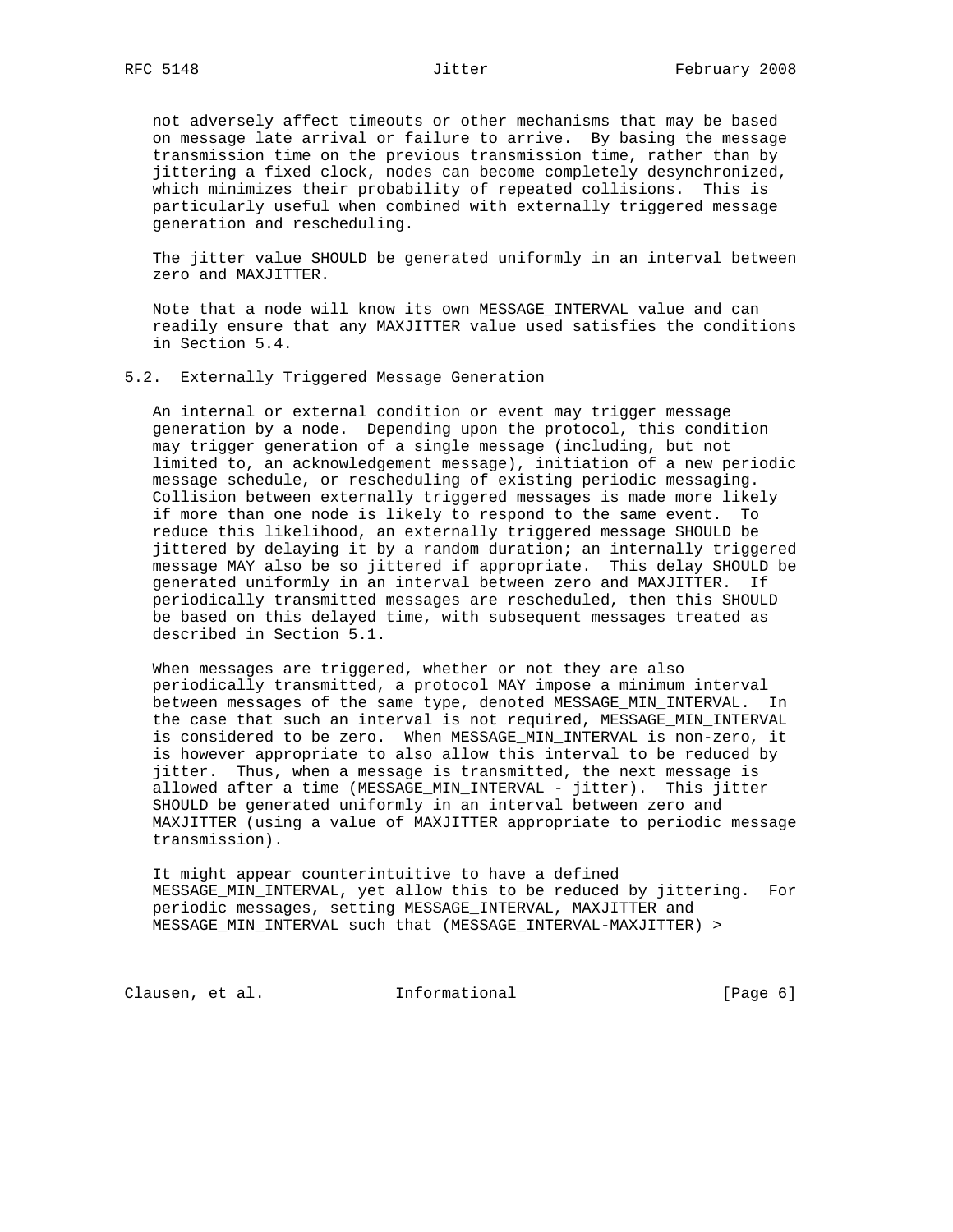MESSAGE\_MIN\_INTERVAL would ensure at least MESSAGE\_MIN\_INTERVAL would elapse between two subsequent message transmissions. In a highly dynamic network with triggered messages, however, external circumstances might be such that external triggers are more frequent than MESSAGE\_MIN\_INTERVAL, effectively making MESSAGE\_MIN\_INTERVAL take the role of MESSAGE\_INTERVAL as the "default" interval at which messages are transmitted. Thus, in order to avoid synchronization in this highly dynamic case, jittering SHOULD be applied to MESSAGE\_MIN\_INTERVAL. This also permits MESSAGE\_MIN\_INTERVAL to equal MESSAGE\_INTERVAL, even when jitter is used.

 When a triggered message is delayed by jitter, the node MAY also postpone generation of the triggered message. If a node is then triggered to generate a message of the same type while waiting, it can generate a single message. If however the node generates a message when it is triggered, and then receives a another trigger while waiting to send that message, then the appropriate action to take is protocol specific (typically to discard the earlier message or to transmit both, possibly modifying timing to maintain message order).

#### 5.3. Message Forwarding

 When a node forwards a message, it SHOULD be jittered by delaying it by a random duration. This delay SHOULD be generated uniformly in an interval between zero and MAXJITTER.

 Unlike the cases of periodically generated and externally triggered messages, a node is not automatically aware of the message originator's value of MESSAGE\_INTERVAL, which is required to select a value of MAXJITTER that is known to be valid. This may require prior agreement as to the value (or minimum value) of MESSAGE\_INTERVAL, may be by inclusion in the message of MESSAGE\_INTERVAL (the time until the next relevant message, rather than the time since the last message) or be by any other protocol specific mechanism, which may include estimation of the value of MESSAGE\_INTERVAL based on received message times.

 For several possible reasons (differing parameters, message rescheduling, extreme random values), a node may receive a message while still waiting to forward an earlier message of the same type originating from the same node. This is possible without jitter, but may occur more often with it. The appropriate action to take is protocol-specific (typically, to discard the earlier message or to forward both, possibly modifying timing to maintain message order).

 In many cases, including [5] and protocols using the full functionality of [7], messages are transmitted hop-by-hop in

Clausen, et al. 1nformational (Page 7)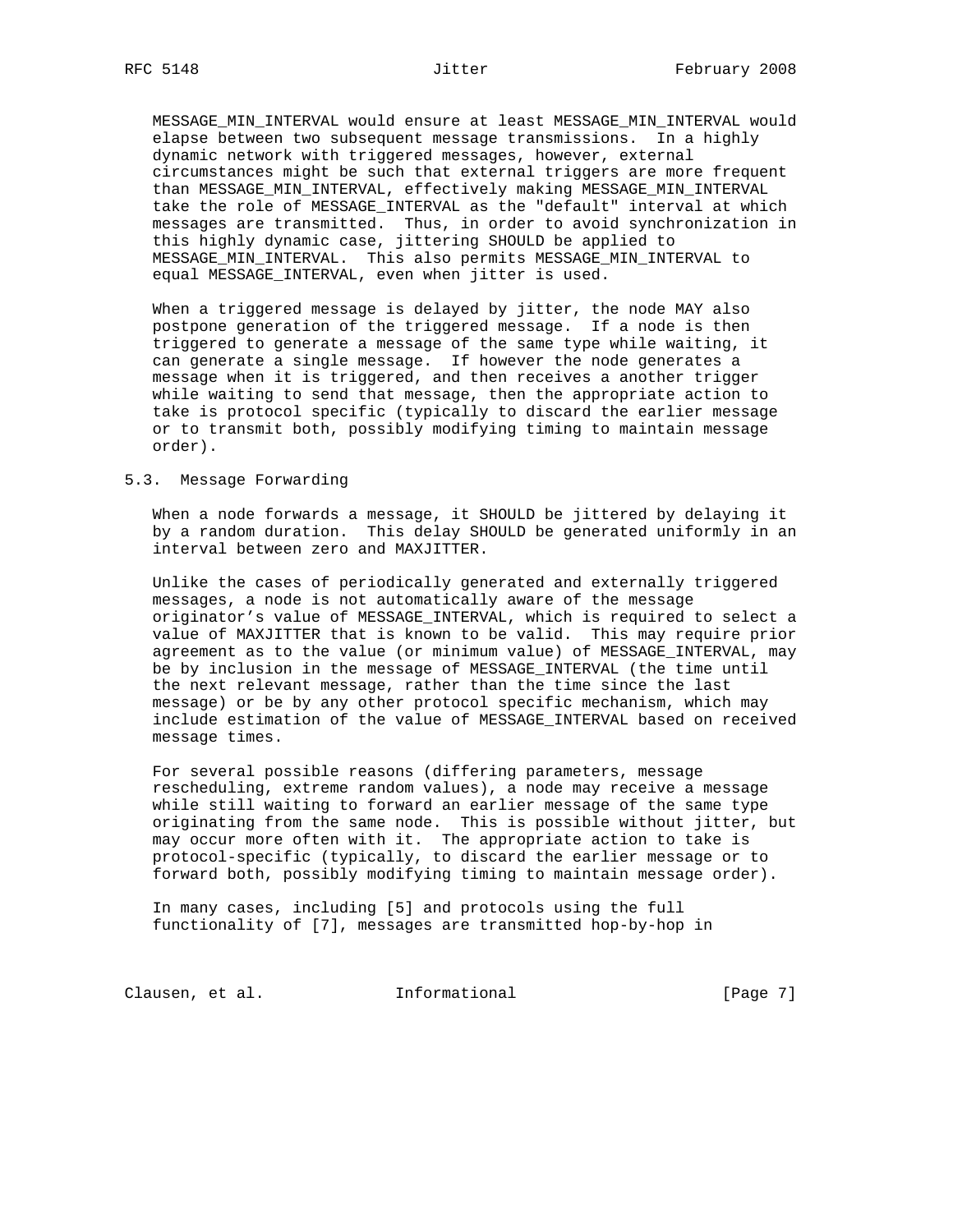potentially multi-message packets, and some or all of those messages may need to be forwarded. For efficiency, this SHOULD be in a single packet, and hence the forwarding jitter of all messages received in a single packet SHOULD be the same. (This also requires that a single value of MAXJITTER is used in this case.) For this to have the intended uniform distribution, it is necessary to choose a single random jitter for all messages. It is not appropriate to give each message a random jitter and then to use the smallest of these jitter values, as that produces a jitter with a non-uniform distribution and a reduced mean value.

 In addition, the protocol MAY permit control messages received in different packets to be combined, possibly also with locally generated control messages (periodically generated or triggered), as supported by [7]. However, in this case, the purpose of the jitter will be accomplished by choosing any of the independently scheduled times for these events as the single forwarding time; this may have to be the earliest time to achieve all constraints. This is because without combining messages, a transmission would be due at this time anyway.

5.4. Maximum Jitter Determination

 In considering how the maximum jitter (one or more instances of parameter MAXJITTER) may be determined, the following points may be noted:

- o While jitter may resolve the problem of simultaneous transmissions, the timing changes (in particular the delays) it introduces will otherwise typically have a negative impact on a well-designed protocol. Thus, MAXJITTER SHOULD always be minimized, subject to acceptably achieving its intent.
- o When messages are periodically generated, all of the following that are relevant apply to each instance of MAXJITTER:
	- \* it MUST NOT be negative;
	- \* it MUST NOT be greater than MESSAGE\_INTERVAL/2;
	- \* it SHOULD NOT be greater than MESSAGE\_INTERVAL/4.
- o If MESSAGE\_MIN\_INTERVAL > 0, then:
	- \* MAXJITTER MUST NOT be greater than MESSAGE\_MIN\_INTERVAL;
	- \* MAXJITTER SHOULD NOT be greater than MESSAGE\_MIN\_INTERVAL/2.

Clausen, et al. 1nformational (Page 8)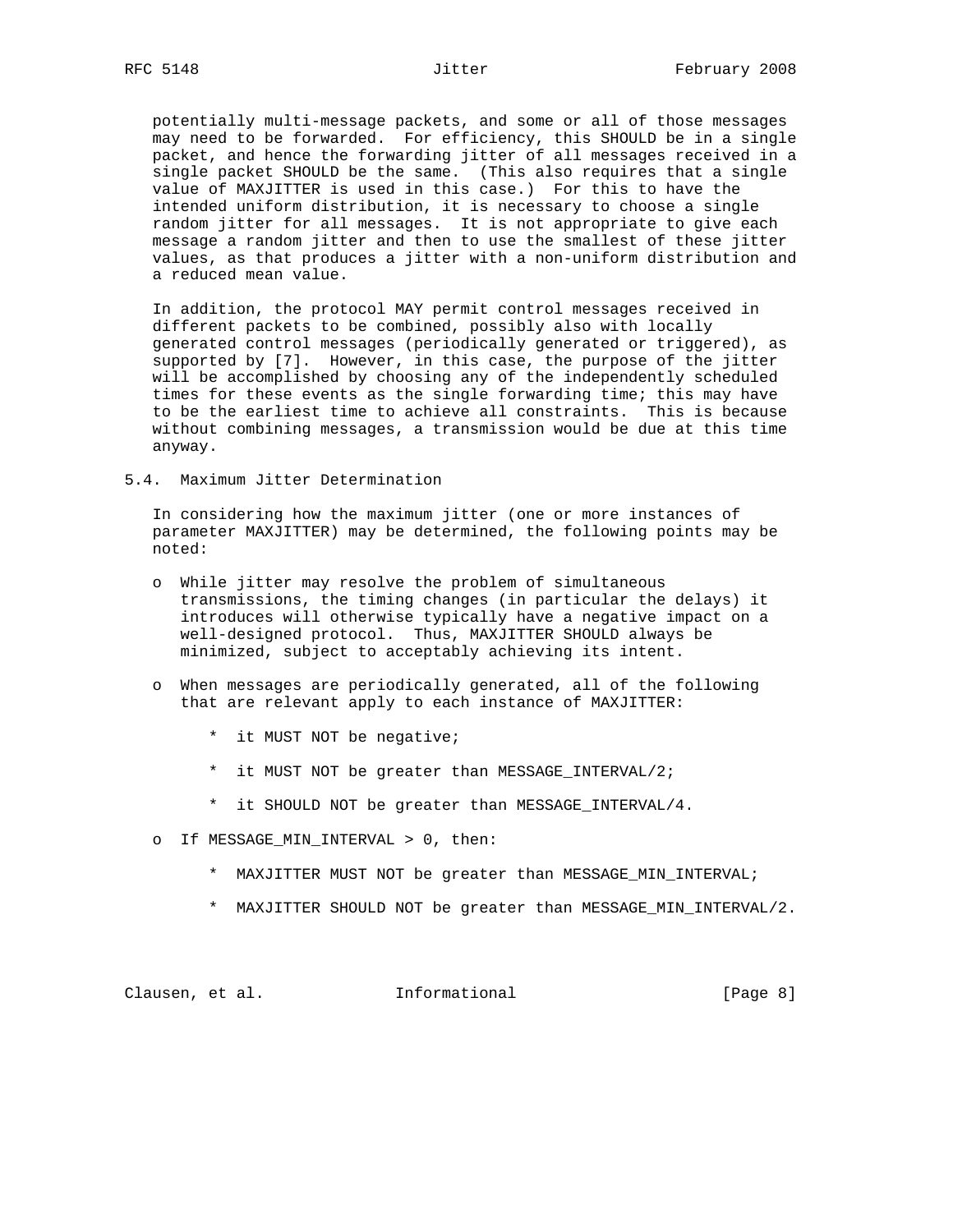- o As well as the decision as to whether to use jitter being dependent on the medium access control and lower layers, the selection of the MAXJITTER parameter SHOULD be appropriate to those mechanisms. For example, MAXJITTER should be significantly greater than (e.g., an order of magnitude greater than) any medium access control frame period.
- o As jitter is intended to reduce collisions, greater jitter, i.e., an increased value of MAXJITTER, is appropriate when the chance of collisions is greater. This is particularly the case with increased node density, which is significant relative to (the square of) the interference range rather than useful signal range.
- o The choice of MAXJITTER used when forwarding messages MAY also take into account the expected number of times that the message may be sequentially forwarded, up to the network diameter in hops, so that the maximum accumulated delay is bounded.
- 6. Security Considerations

 This document provides recommendations for mechanisms to be used in protocols; full security considerations are to be provided by those protocols, rather than in this document.

 It may however be noted that introduction of random timing by these recommendations may provide some security advantage to such a protocol in that it makes the prediction of transmission times, and thereby intentional interference with a protocol functioning through selectively scheduling jamming transmissions to coincide with protocol message transmissions, more difficult.

Clausen, et al. **Informational** [Page 9]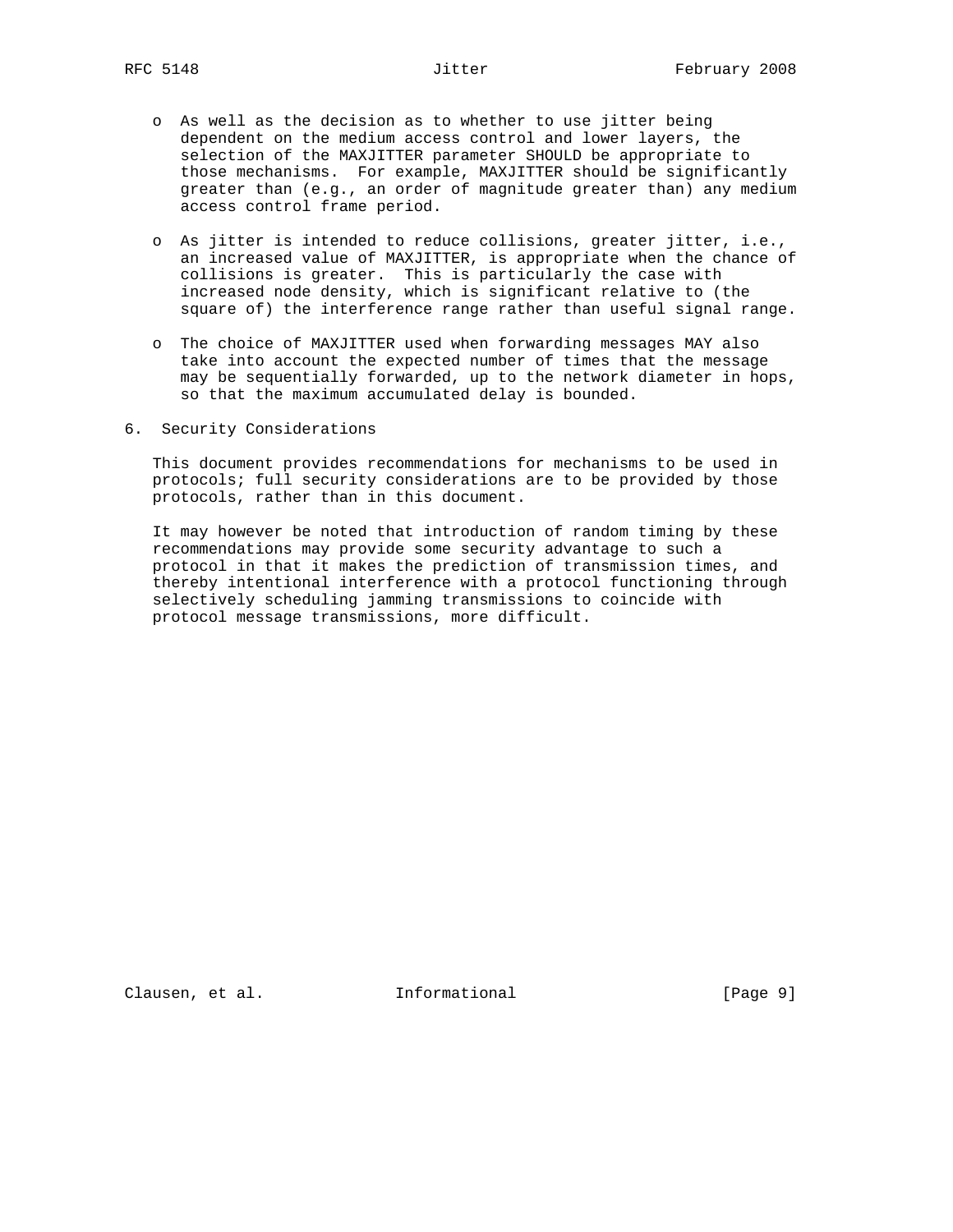- 7. References
- 7.1. Normative References
	- [1] Bradner, S., "Key words for use in RFCs to Indicate Requirement Levels", BCP 14, RFC 2119, March 1997.
- 7.2. Informative References
	- [2] Moy, J., "OSPF Database Overflow", RFC 1765, March 1995.
	- [3] Marlow, D., "Host Group Extensions for CLNP Multicasting", RFC 1768, March 1995.
	- [4] Rekhter, Y., Ed., Li, T., Ed., and S. Hares, Ed., "A Border Gateway Protocol 4 (BGP-4)", RFC 4271, January 2006.
	- [5] Clausen, T., Ed., and P. Jacquet, Ed., "Optimized Link State Routing Protocol (OLSR)", RFC 3626, October 2003.
	- [6] Perkins, C., Belding-Royer, E., and S. Das, "Ad hoc On-Demand Distance Vector (AODV) Routing", RFC 3561, July 2003.
	- [7] Clausen, T., Dearlove, C., Dean, J., and C. Adjih, "Generalized MANET Packet/Message Format", Work in Progress.

Clausen, et al. 1nformational [Page 10]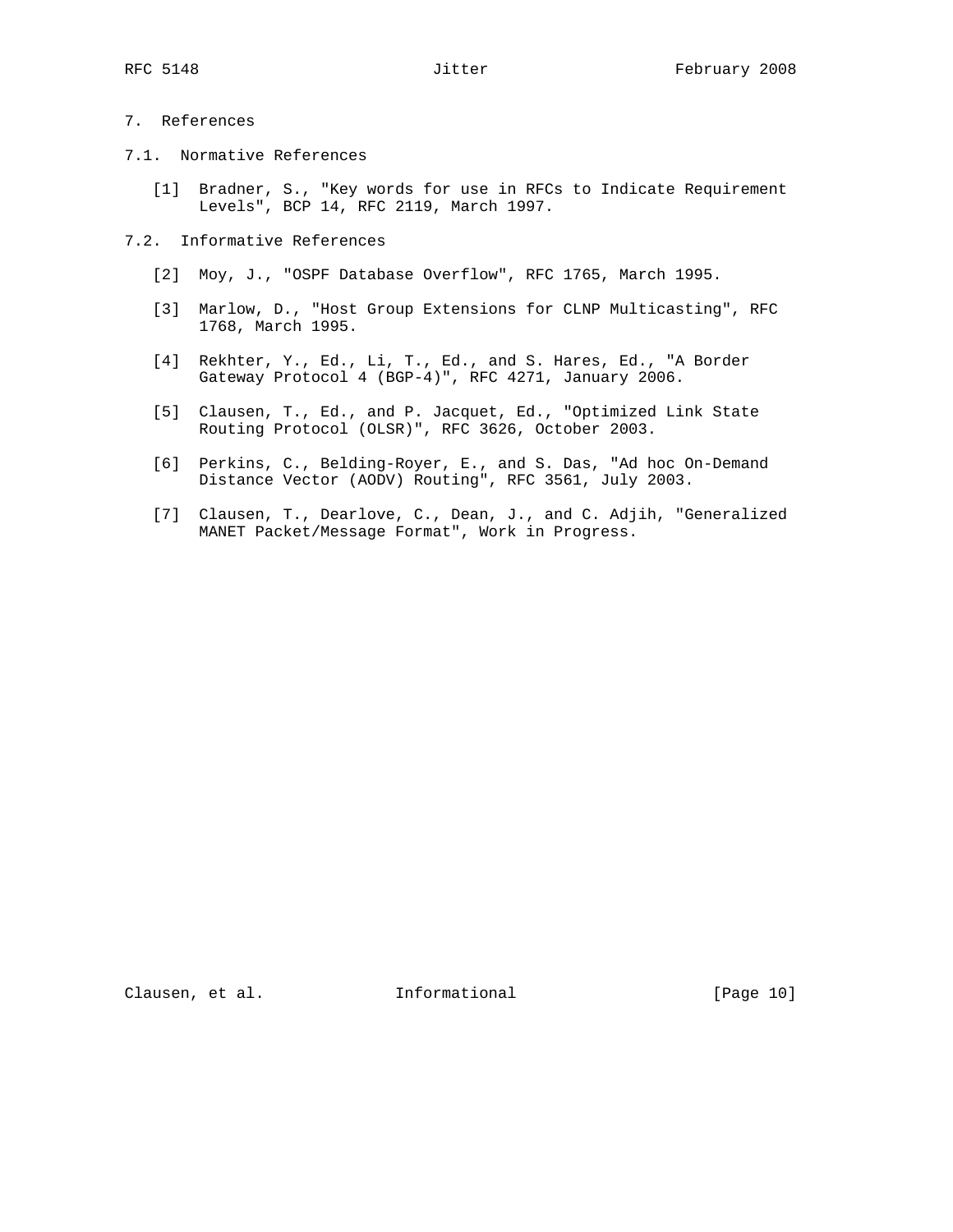# Appendix A. Acknowledgements

 The authors would like to acknowledge the MANET working group and the OLSRv2 Design team, in particular Joe Macker and Justin Dean (both NRL), for their contributions and discussions in developing and testing the concepts retained in this document, and Alan Cullen (BAE Systems) for his careful review of this specification. OLSRv1, as specified in [5], introduced the concept of jitter on control traffic, which was tested thoroughly by Gitte Hansen and Lars Christensen (then, both Aalborg University).

## Authors' Addresses

 Thomas Heide Clausen LIX, Ecole Polytechnique, France

 Phone: +33 6 6058 9349 EMail: T.Clausen@computer.org URI: http://www.ThomasClausen.org/

 Christopher Dearlove BAE Systems Advanced Technology Centre

 Phone: +44 1245 242194 EMail: chris.dearlove@baesystems.com URI: http://www.baesystems.com/

 Brian Adamson U.S. Naval Research Laboratory

 Phone: +1 202 404 1194 EMail: adamson@itd.nrl.navy.mil URI: http://www.nrl.navy.mil/

Clausen, et al. Informational [Page 11]